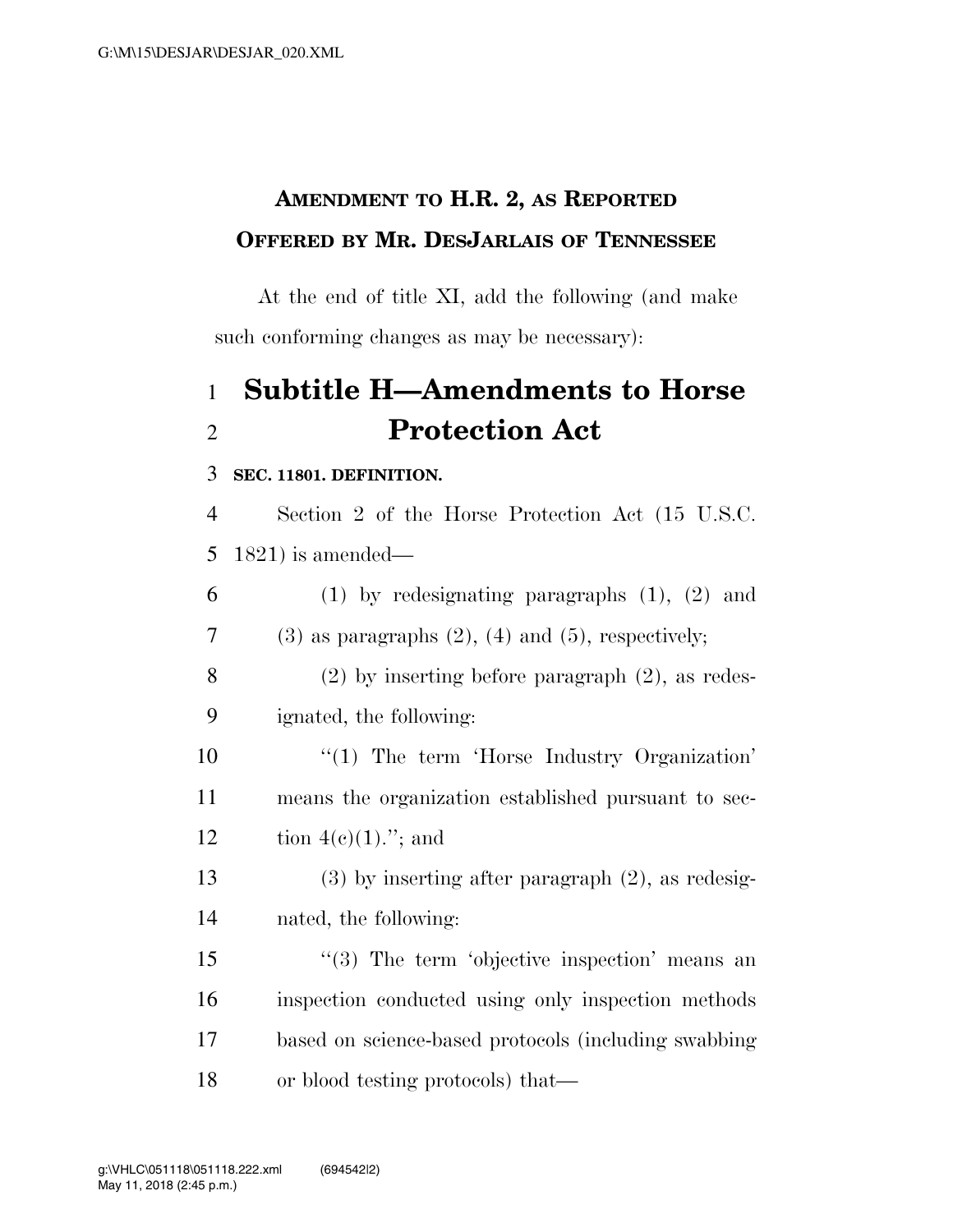| $\mathbf{1}$   | $\lq\lq$ have been the subject of testing and         |
|----------------|-------------------------------------------------------|
| $\overline{2}$ | are capable of producing scientifically reliable,     |
| 3              | reproducible results;                                 |
| $\overline{4}$ | $\lq\lq$ (B) have been subjected to peer review;      |
| 5              | and                                                   |
| 6              | "(C) have received acceptance in the vet-             |
| 7              | erinary or other applicable scientific commu-         |
| 8              | nity.".                                               |
| 9              | SEC. 11802. INCREASING PROTECTIONS FOR HORSES PAR-    |
| 10             | TICIPATING IN HORSE SHOWS, EXHIBITIONS,               |
| 11             | OR SALES OR AUCTIONS.                                 |
| 12             | (a) FINDINGS.—Section 3 of the Horse Protection       |
| 13             | Act $(15 \text{ U.S.C. } 1822)$ is amended—           |
| 14             | $(1)$ by redesignating paragraphs $(4)$ and $(5)$ as  |
| 15             | paragraphs $(5)$ and $(6)$ , respectively; and        |
| 16             | $(2)$ by inserting after paragraph $(3)$ the fol-     |
| 17             | lowing:                                               |
| 18             | "(4) the Inspector General of the Department          |
| 19             | of Agriculture has determined that the program        |
| 20             | through which the Secretary inspects horses is not    |
| 21             | adequate to ensure compliance with this Act,".        |
| 22             | (b) HORSE SHOWS AND EXHIBITIONS.—Section 4 of         |
| 23             | the Horse Protection Act (15 U.S.C. 1823) is amended— |
| 24             | $(1)$ by striking subsection $(a)$ and inserting the  |
| 25             | following:                                            |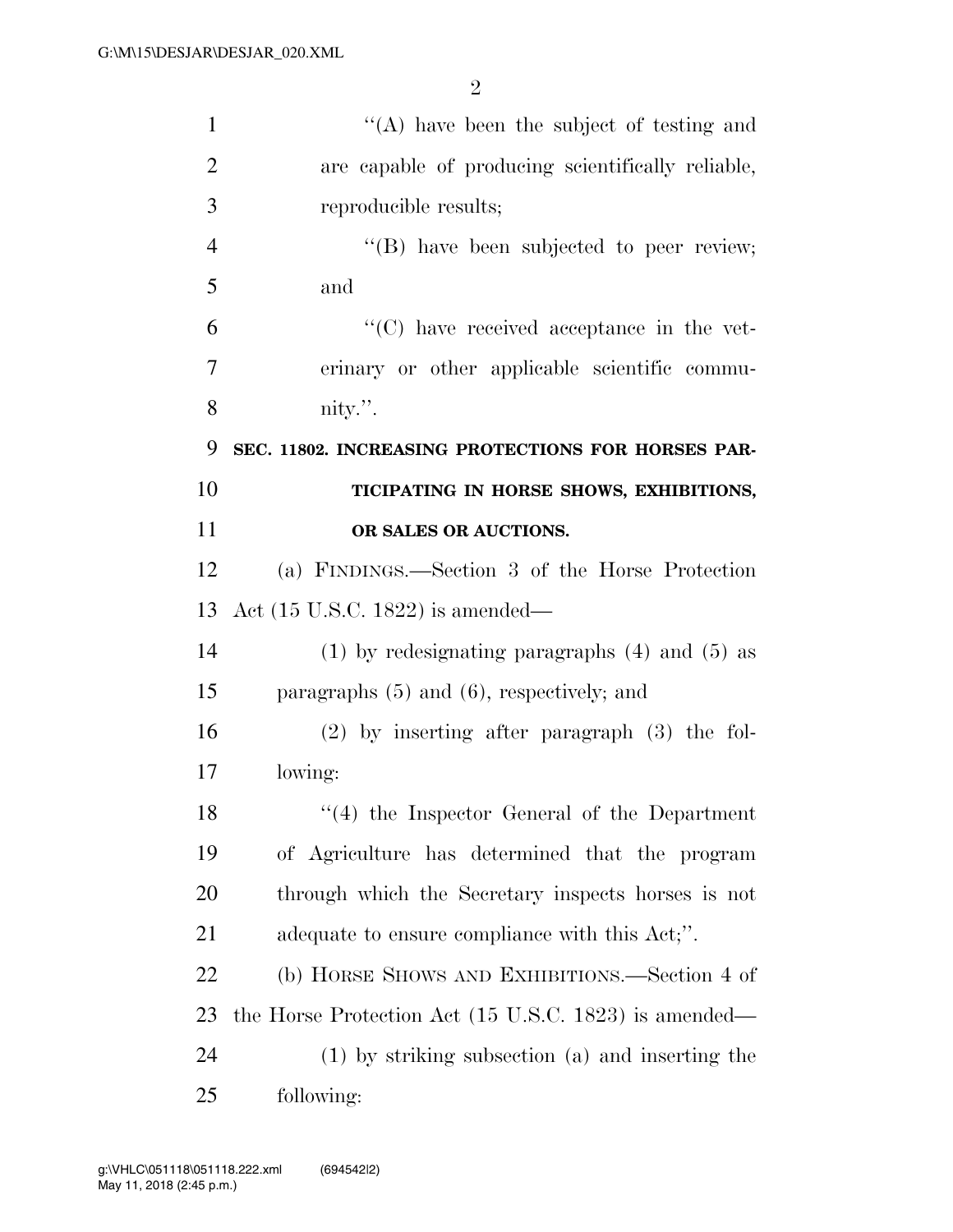| $\mathbf{1}$   | "(a) DISQUALIFICATION OF HORSES.—                    |
|----------------|------------------------------------------------------|
| $\overline{2}$ | " $(1)$ In GENERAL.—In addition to being subject     |
| 3              | to applicable criminal or civil penalties authorized |
| $\overline{4}$ | under section 6, the management of any horse show    |
| 5              | or horse exhibition shall disqualify any horse from  |
| 6              | being shown or exhibited—                            |
| 7              | $\lq\lq$ which, upon objective testing, is de-       |
| 8              | termined to be sore; or                              |
| 9              | $\lq\lq$ ) if the management has been notified       |
| 10             | that the horse is sore by—                           |
| 11             | "(i) a person appointed in accordance                |
| 12             | with regulations prescribed under sub-               |
| 13             | section $(c)$ ; or                                   |
| 14             | $\lq\lq$ (ii) the Secretary.                         |
| 15             | "(2) DURATION OF DISQUALIFICATION.—In ad-            |
| 16             | dition to any other requirements or penalties im-    |
| 17             | posed under this Act, any horse that has been deter- |
| 18             | mined to be sore by objective testing shall be dis-  |
| 19             | qualified from being shown or exhibited for-         |
| 20             | "(A) a period of not less than 30 days for           |
| 21             | the first such determination; and                    |
| 22             | "(B) a period of 90 days for a second de-            |
| 23             | termination and any subsequent determina-            |
| 24             | tion."; and                                          |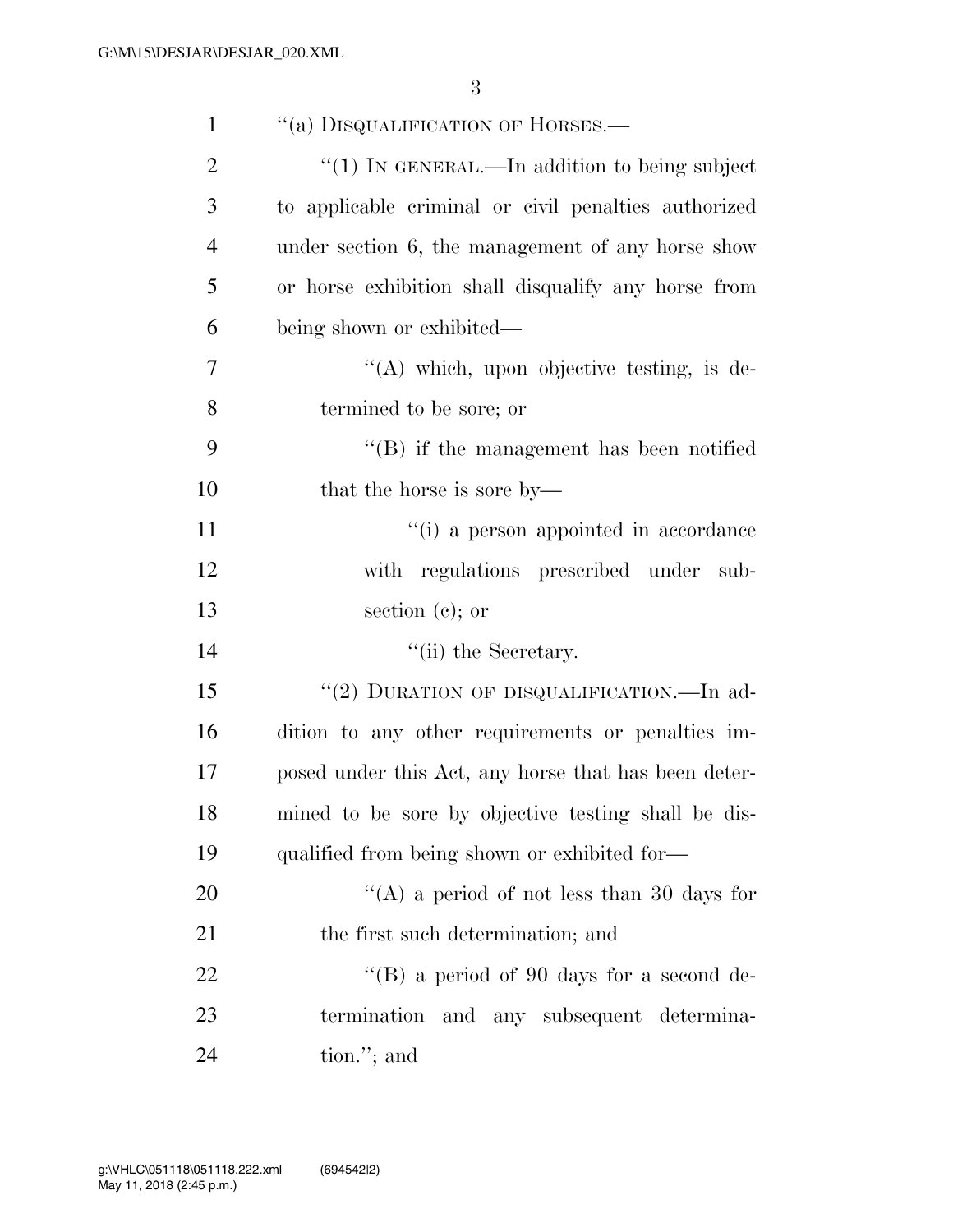| $\mathbf{1}$   | $(2)$ by striking subsection $(e)$ and inserting the |
|----------------|------------------------------------------------------|
| $\overline{2}$ | following:                                           |
| 3              | "(c) APPOINTMENT OF INSPECTORS; MANNER OF IN-        |
| 4              | SPECTIONS.-                                          |
| 5              | "(1) ESTABLISHMENT OF HORSE INDUSTRY OR-             |
| 6              | GANIZATION.-                                         |
| 7              | "(A) IN GENERAL.—Not later than $180$                |
| 8              | days after the date of the enactment of the          |
| 9              | Horse Protection Amendments Act of 2014, the         |
| 10             | Secretary shall prescribe, by regulation, the es-    |
| 11             | tablishment of the Horse Industry Organiza-          |
| 12             | tion, which shall be governed by a board con-        |
| 13             | sisting of not more than 9 individuals, who          |
| 14             | shall be appointed in accordance with subpara-       |
| 15             | graphs $(B)$ and $(C)$ .                             |
| 16             | "(B) MEMBERS.—Of the 9 members con-                  |
| 17             | stituting the Horse Industry Organization            |
| 18             | Board-                                               |
| 19             | "(i) 2 members shall be appointed by                 |
| 20             | the Commissioner of Agriculture for the              |
| 21             | State of Tennessee to serve for a term of            |
| 22             | 4 years;                                             |
| 23             | "(ii) 2 members shall be appointed by                |
| 24             | the Commissioner of Agriculture for the              |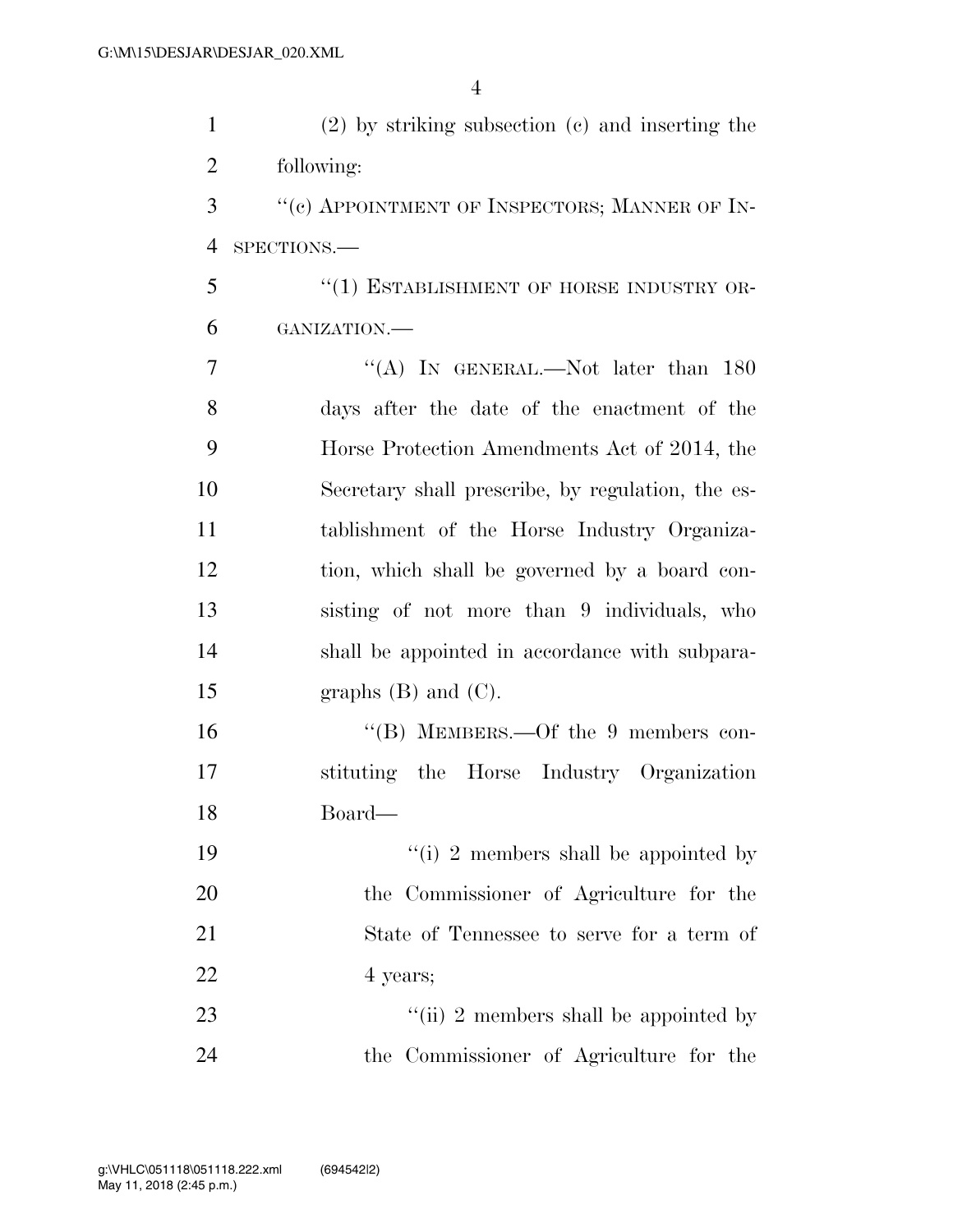| $\mathbf{1}$   | Commonwealth of Kentucky to serve for a     |
|----------------|---------------------------------------------|
| $\overline{2}$ | term of 4 years;                            |
| 3              | "(iii) 2 members shall represent the        |
| $\overline{4}$ | Tennessee Walking Horse industry and        |
| 5              | shall be appointed from within such indus-  |
| 6              | try by the members appointed pursuant to    |
| 7              | clauses (i) and (ii), in accordance with a  |
| 8              | process developed by such members, to       |
| 9              | serve for an initial term of 3 years; and   |
| 10             | $``(iv)$ not more than 3 members shall      |
| 11             | be appointed by the 6 members appointed     |
| 12             | pursuant to clauses (i) through (iii) to    |
| 13             | serve for a term of 4 years.                |
| 14             | "(C) QUORUM; VACANCIES.-                    |
| 15             | "(i) QUORUM.—Five members of the            |
| 16             | Horse Industry Organization Board shall     |
| 17             | constitute a quorum for the transaction of  |
| 18             | business.                                   |
| 19             | "(ii) EFFECT OF VACANCY.—A va-              |
| 20             | cancy on the Horse Industry Organization    |
| 21             | Board shall not impair the authority of the |
| 22             | Board.                                      |
| 23             | "(iii) SUBSEQUENT APPOINTMENTS.-            |
| 24             | Subsequent appointments, including<br>re-   |
| 25             | appointments of existing Board members,     |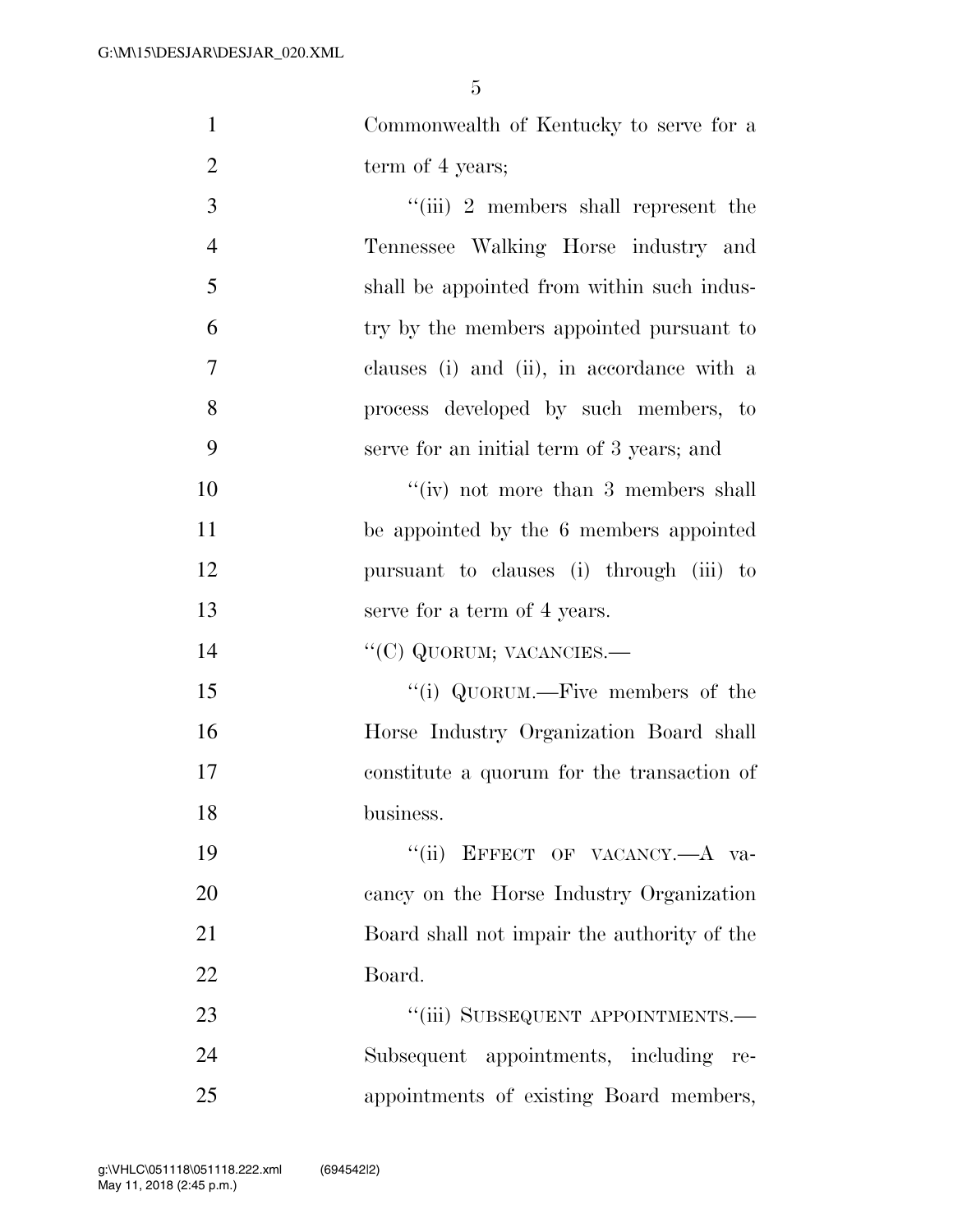| $\mathbf{1}$   | shall be made in accordance with subpara-     |
|----------------|-----------------------------------------------|
| $\overline{2}$ | graph (B), except that all such appoint-      |
| 3              | ments shall be for a term of 4 years.         |
| $\overline{4}$ | "(iv) BYLAWS.—The members of the              |
| 5              | Horse Industry Organization Board, in         |
| 6              | consultation with the Secretary, shall de-    |
| $\tau$         | velop bylaws and other policies for oper-     |
| 8              | ations, the establishment of committees,      |
| 9              | and filling vacancies on the Board.           |
| 10             | "(D) TERMINATION.—Section $14(a)(2)(B)$       |
| 11             | of the Federal Advisory Committee Act (5      |
| 12             | U.S.C. App.) shall not apply to the Horse In- |
| 13             | dustry Organization.                          |
| 14             | "(E) LICENSING REQUIREMENTS.—                 |
| 15             | "(i) IN GENERAL.—The Horse Indus-             |
| 16             | try Organization shall establish require-     |
| 17             | ments to appoint persons qualified—           |
| 18             | "(I) to detect and diagnose a                 |
| 19             | horse which is sore; or                       |
| 20             | $\lq\lq$ (II) to otherwise inspect horses     |
| 21             | for the purposes of enforcing this Act.       |
| 22             | "(ii) CONFLICTS OF INTEREST.—Re-              |
| 23             | quirements established pursuant to clause     |
| 24             | (i) shall require any person appointed by     |
| 25             | the Horse Industry Organization Board, or     |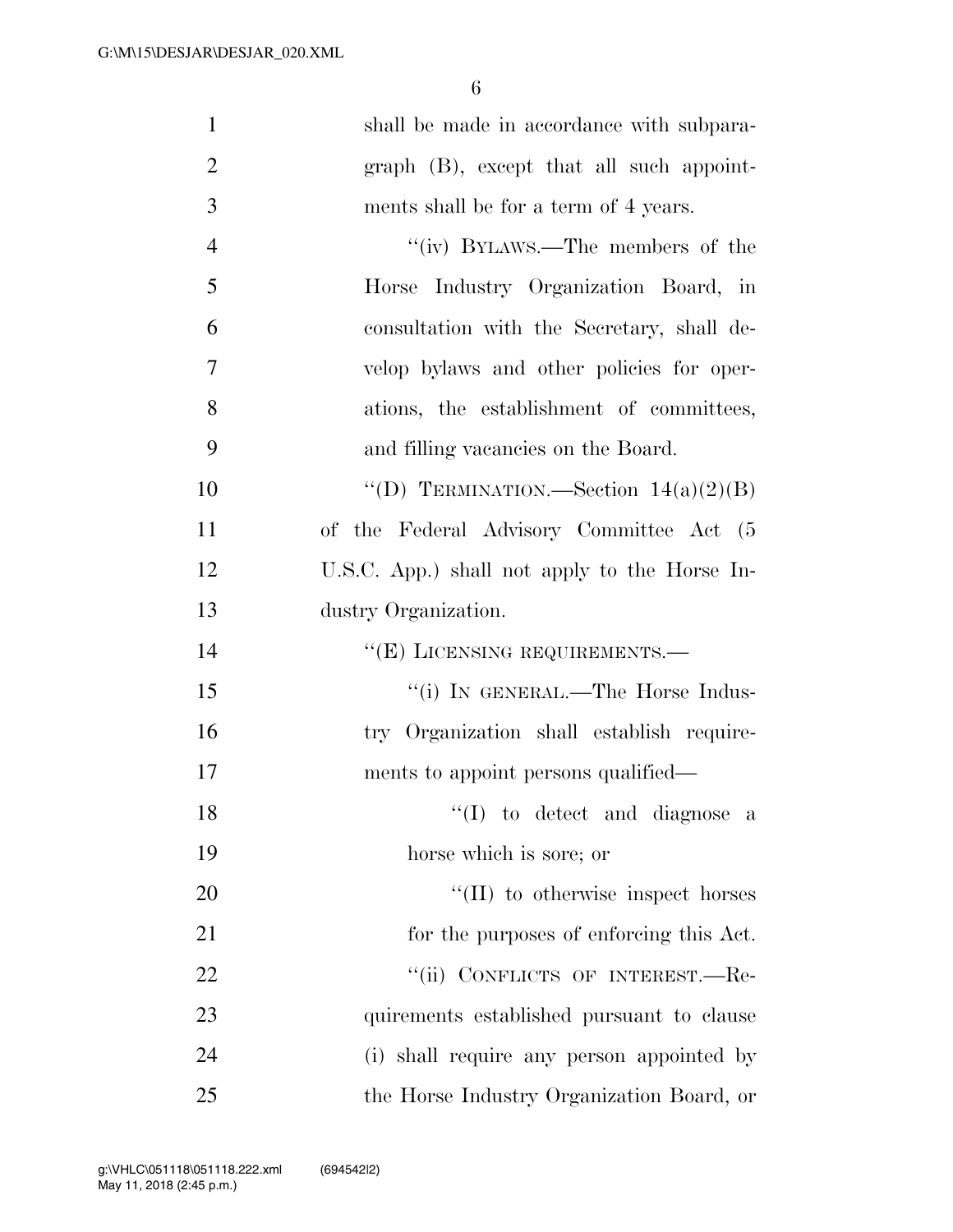| $\mathbf{1}$   | a member of the immediate family of such      |
|----------------|-----------------------------------------------|
| $\overline{2}$ | a person, to be free from conflicts of inter- |
| 3              | est, by reason of any association or connec-  |
| $\overline{4}$ | tion with the walking horse industry, in-     |
| 5              | cluding—                                      |
| 6              | "(I) through employment by, or                |
| $\tau$         | the provision of any services to, any         |
| 8              | show manager, trainer, owner, or ex-          |
| 9              | hibitor of Tennessee Walking horses,          |
| 10             | Spotted Saddle horses, or Racking             |
| 11             | horses; and                                   |
| 12             | "(II) training, exhibiting, shoe-             |
| 13             | ing, breeding, or selling Tennessee           |
| 14             | Walking horses, Spotted Saddle                |
| 15             | horses, or Racking horses.                    |
| 16             | $``$ (F) CERTIFICATION.—                      |
| 17             | "(i) CERTIFICATION.—After the mem-            |
| 18             | bers of the Horse Industry Organization       |
| 19             | Board have been appointed pursuant to         |
| 20             | subparagraph (B), the Secretary shall cer-    |
| 21             | tify the Horse Industry Organization in ac-   |
| 22             | cordance with section 11.7 of title 9, Code   |
| 23             | of Federal Regulations (Certification and     |
| 24             | licensing of designated qualified persons),   |
| 25             | including the training of inspectors.         |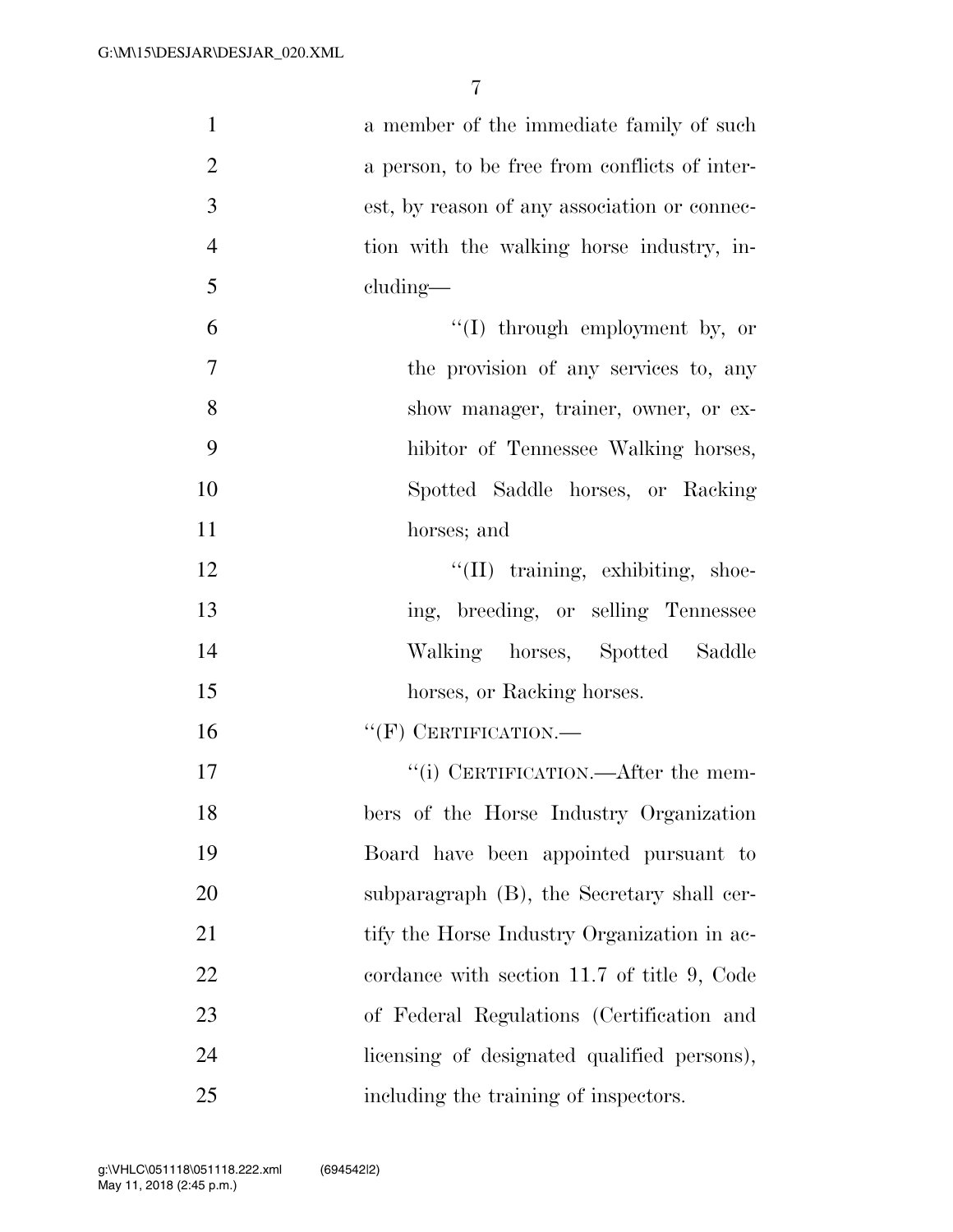| $\mathbf{1}$   | ``(ii)<br><b>REVOCATION</b><br>OF<br><b>CERTIFI-</b> |
|----------------|------------------------------------------------------|
| $\overline{2}$ | CATION.—Not later than 90 days after the             |
| 3              | date on which the Horse Industry Organi-             |
| $\overline{4}$ | zation is established pursuant to this para-         |
| 5              | graph, the Secretary shall revoke the cer-           |
| 6              | tification issued to any other horse indus-          |
| 7              | try organization under section 11.7 of title         |
| 8              | 9, Code of Federal Regulations (or any               |
| 9              | successor regulation), as in effect on such          |
| 10             | date.                                                |
| 11             | "(2) RESPONSIBILITIES OF HORSE INDUSTRY              |
| 12             | ORGANIZATION.—The Horse Industry Organization        |
| 13             | shall—                                               |
| 14             | $\lq\lq$ establish a formal affiliation with the     |
| 15             | management of each horse sale, horse exhi-           |
| 16             | bition, and horse sale or auction;                   |
| 17             | "(B) appoint inspectors to conduct inspec-           |
| 18             | tions at each such show, exhibition, and sale or     |
| 19             | auction;                                             |
| 20             | $\cdot$ (C) identify and contract with equine vet-   |
| 21             | erinary experts to advise the Horse Industry         |
| 22             | Organization Board on-                               |
| 23             | "(i) objective scientific testing meth-              |
| 24             | ods and procedures; and                              |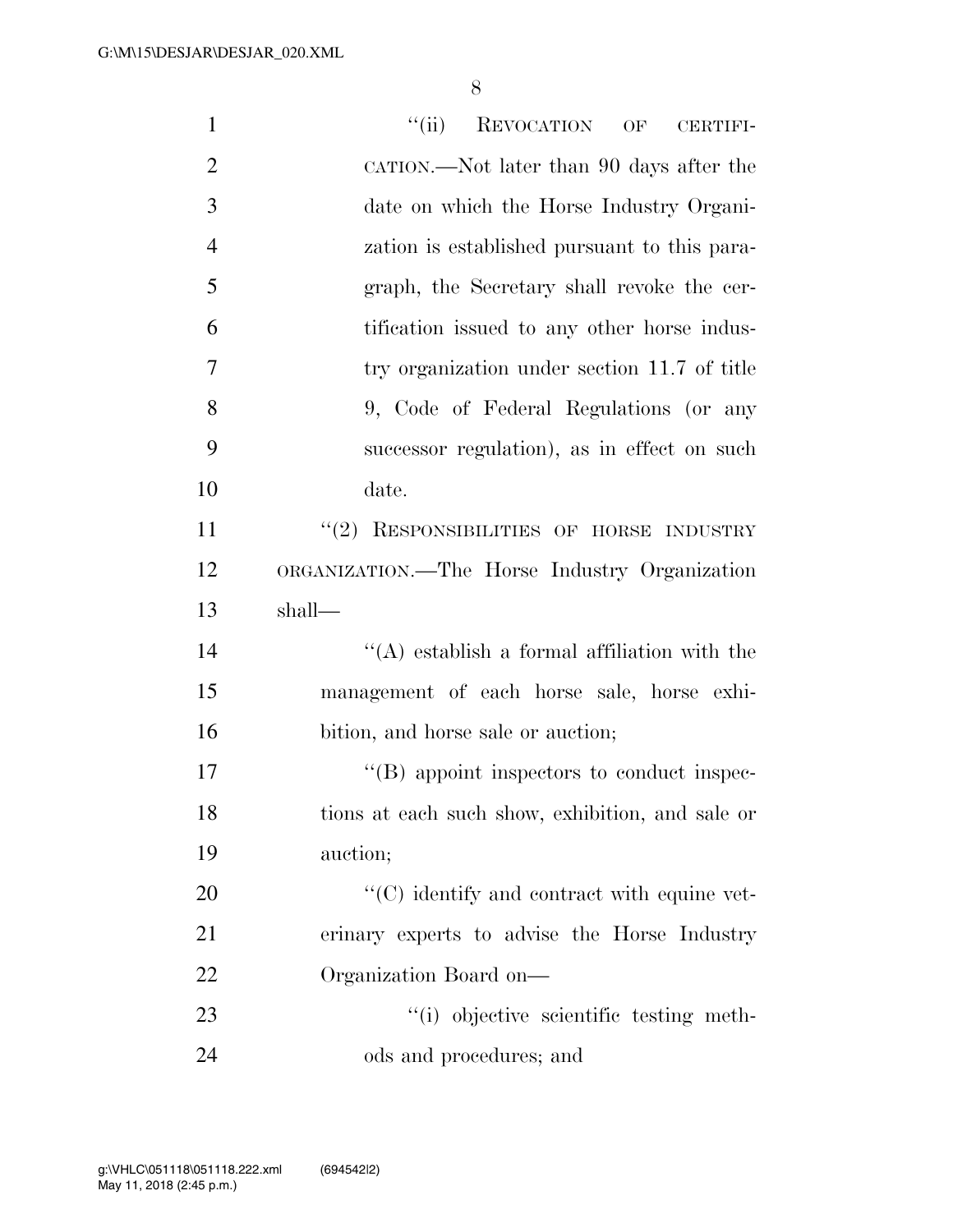| $\mathbf{1}$   | "(ii) the certification of testing re-                  |
|----------------|---------------------------------------------------------|
| $\overline{2}$ | sults; and                                              |
| 3              | $\lq\lq$ (D) otherwise ensure compliance with this      |
| $\overline{4}$ | Act, in coordination with the Secretary.".              |
| 5              | (c) UNLAWFUL ACTS.—Section 5 of the Horse Pro-          |
| 6              | tection Act $(15 \text{ U.S.C. } 1824)$ is amended—     |
| $\overline{7}$ | $(1)$ in paragraph $(3)$ , by striking "appoint and     |
| 8              | retain a person in accordance with section $4(c)$ of    |
| 9              | this Act" and inserting "establish a formal affili-     |
| 10             | ation with the Horse Industry Organization under        |
| 11             | section $4(e)(2)(A)$ ";                                 |
| 12             | $(2)$ in paragraph $(4)$ , by striking "appoint and     |
| 13             | retain a qualified person in accordance with section    |
| 14             | $4(c)$ of this Act" and inserting "establish a formal   |
| 15             | affiliation with the Horse Industry Organization        |
| 16             | under section $4(c)(2)(A)$ ";                           |
| $17\,$         | $(3)$ in paragraph $(5)$ , by striking "appointed"      |
| 18             | and retained a person in accordance with section        |
| 19             | $4(c)$ of this Act" and inserting "established a formal |
| 20             | affiliation with the Horse Industry Organization        |
| 21             | under section $4(c)(2)(A)$ "; and                       |
| 22             | $(4)$ in paragraph $(6)$ —                              |
| 23             | (A) by striking "appointed and retained a               |
| 24             | person in accordance with section $4(e)$ of this        |
| 25             | Act" and inserting "established a formal affili-        |